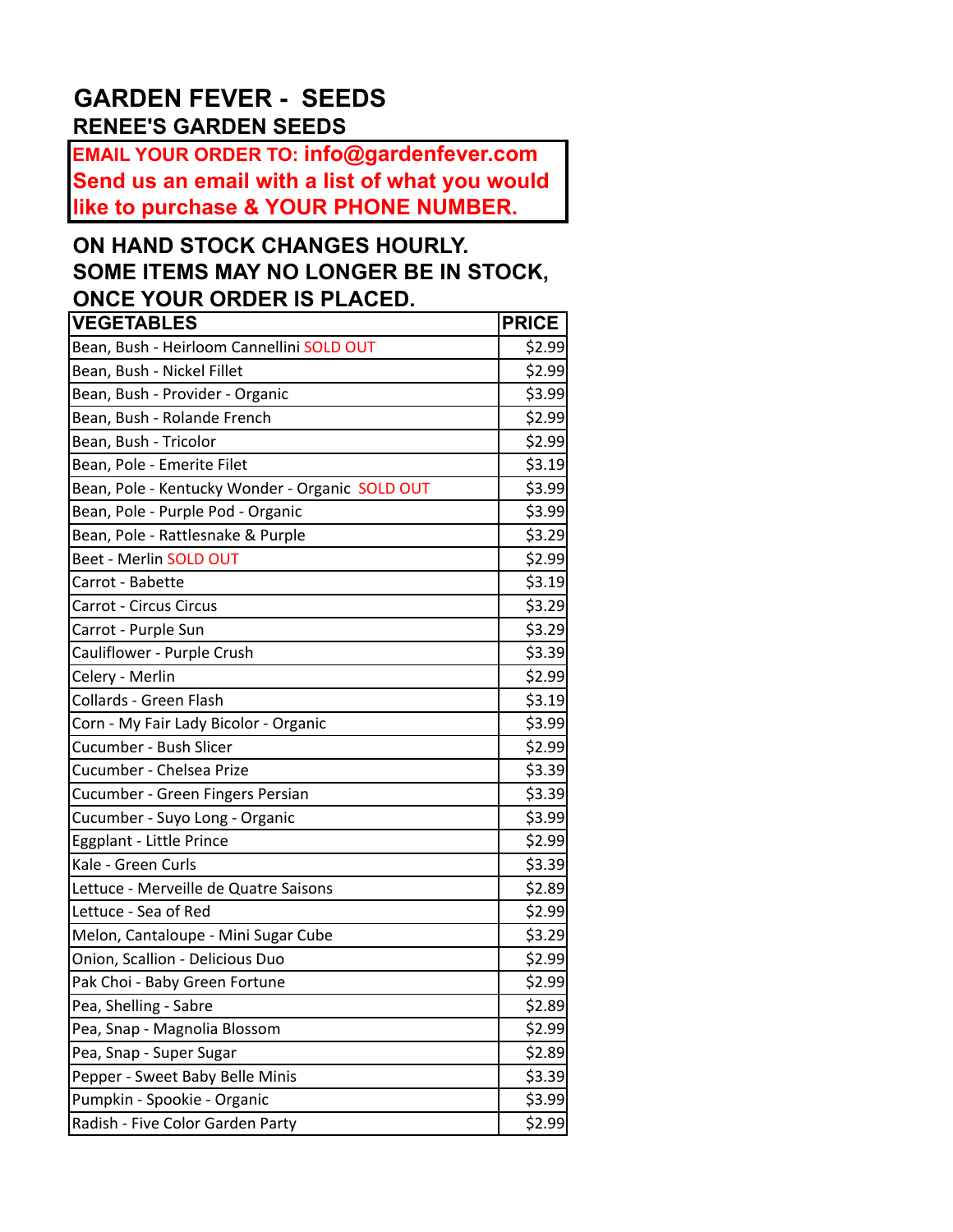| Radish - Pink Beauty - Organic SOLD OUT                | \$3.99 |
|--------------------------------------------------------|--------|
| Radish - Watermelon                                    | \$2.99 |
| Spinach - Catalina                                     | \$2.99 |
| Squash, Summer - Trombetta di Albenga                  | \$2.99 |
| Squash, Summer - Zucchini Ortolana de Faenza - Organic | \$3.99 |
| Squash, Winter - Butternut & Delicata                  | \$3.29 |
| Squash, Winter - Festival Acorn                        | \$3.29 |
| Tomato - Black Cherry - Organic                        | \$3.99 |
| Tomato - Isis Candy                                    | \$2.99 |
| Tomato - Costoluto Genovese - Organic                  | \$3.99 |
| Tomato - Crimson Carmello                              | \$3.29 |
| Tomato - Marvel Stripe - Organic SOLD OUT              | \$3.99 |
| Turnip - Mikado                                        | \$2.99 |
|                                                        |        |
| <b>HERBS</b>                                           |        |
| Arugula - Heirloom Italian                             | \$2.89 |
| Arugula - Wasabi                                       | \$3.29 |
| Basil - Bolognese Aurelia                              | \$3.29 |
| <b>Basil - Italian Cameo</b>                           | \$3.29 |
| Basil - Purple Opal - Organic SOLD OUT                 | \$3.99 |
| Cat Grass Mix - Kitty Queen - Organic                  | \$3.99 |
| Cilantro - Vietnamese Bac Lieu                         | \$3.29 |
| Dill - Leafy Diana - Organic                           | \$3.99 |
| Hibiscus - Zinger Herbal Tea                           | \$3.39 |
|                                                        |        |
| <b>FLOWERS</b>                                         |        |
| Alyssum - Summer Peaches                               | \$3.29 |
| Asclepias - Bright Wings Butterfly Milkweed            | \$2.99 |
| Calendula - Orange & Lemon Twist                       | \$2.99 |
| Cerinthe - Pride of Gibraltar                          | \$3.29 |
| Cornflower - Blue Boy                                  | \$2.89 |
| Cosmos - Little Ladybirds                              | \$2.89 |
| Cosmos - Rose Bon Bon                                  | \$2.99 |
| Cosmos - Snow White Sonata                             | \$3.19 |
| Cosmos - Sonata Mix                                    | \$2.99 |
| Delphinium - Blue Mirror                               | \$3.39 |
| Echinacea - Paradise Mix                               | \$3.39 |
| Forget-Me-Not - Azure Bluebirds                        | \$2.89 |
| Foxglove - Apricot Faerie Queen                        | \$2.99 |
| Larkspur - Imperial Alouette                           | \$2.89 |
| Larkspur - Singing the Blues                           | \$2.99 |
| Lavender - Fernleaf                                    | \$3.39 |
| Lobelia - Blue Heaven                                  | \$2.99 |
| Morning Glory, Bush - Blue Ensign                      | \$2.99 |
| Morning Glory, Climbing - Early Call                   | \$2.89 |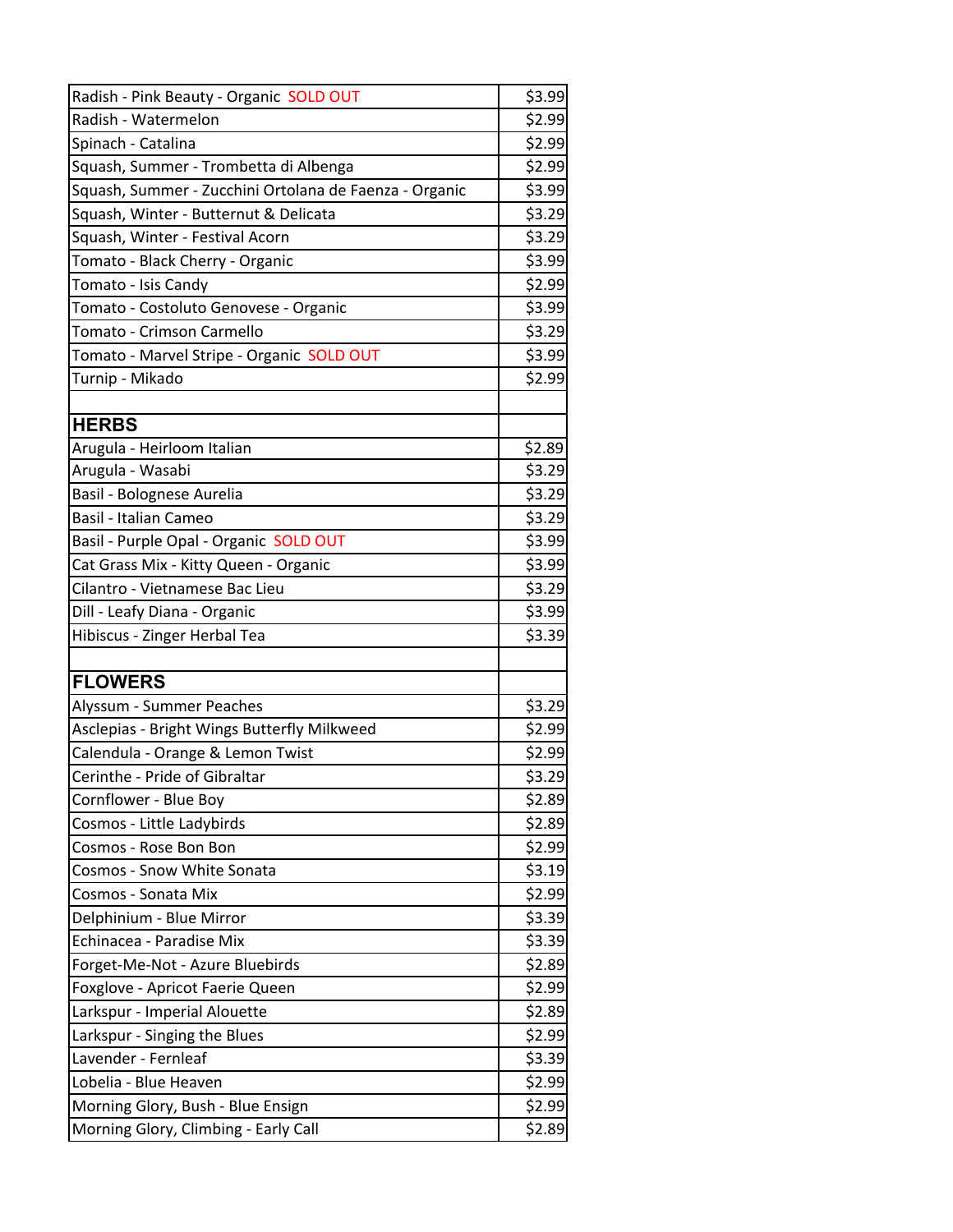| Nasturtium - Aloha Mix                     | \$2.99 |
|--------------------------------------------|--------|
| Nasturtium - Amazon Jewel                  | \$2.99 |
| Nasturtium - Buttercream                   | \$2.99 |
| Nasturtium - Cherries Jubilee              | \$2.99 |
| Nasturtium - Cup of Sun SOLD OUT           | \$2.99 |
| Nasturtium - Empress of India              | \$2.89 |
| Nasturtium - Little Firebirds              | \$2.99 |
| Nasturtium - Moonlight                     | \$2.89 |
| Nasturtium - Phoenix                       | \$3.29 |
| Nasturtium - Vanilla Berry                 | \$3.19 |
| Nasturtium - Whirlybird SOLD OUT           | \$2.99 |
| Nigella - Bridal Veil White                | \$3.29 |
| Nigella - Mulberry Rose                    | \$2.99 |
| Pansy - Victorian Posy                     | \$3.29 |
| Penstemon - Wedding Bells                  | \$2.99 |
| Poppy, Breadseed - Lauren's Dark Grape     | \$3.29 |
| Poppy, California - Buttercream            | \$2.99 |
| Poppy, California - Copper Pot             | \$2.89 |
| Poppy, California - Native Orange          | \$2.89 |
| Poppy, California - Tequila Sunrise        | \$2.99 |
| Poppy, Carnation - French Flounce SOLD OUT | \$2.99 |
| Poppy, Shirley - Angel's Choir             | \$2.99 |
| Poppy, Shirley - Legion of Honor           | \$2.89 |
| Salvia - Bee Heaven                        | \$3.29 |
| Stock - Ten Week Perfume                   | \$2.89 |
| Sunflower - Birds & Bees                   | \$2.99 |
| Sunflower - Bright Bandolier               | \$3.29 |
| Sunflower - Chocolate Cherry               | \$2.99 |
| Sunflower - Sundancer                      | \$3.29 |
| Sunflower - Titan Giant, SOLD OUT          | \$2.99 |
| Sweet Pea - April in Paris                 | \$2.99 |
| Sweet Pea - Cheri Amour                    | \$2.99 |
| Sweet Pea - Chiffon Elegance               | \$3.29 |
| Sweet Pea - Color Palette                  | \$2.99 |
| Sweet Pea - Cupani's Original              | \$2.89 |
| Sweet Pea - Explorer                       | \$2.89 |
| Sweet Pea - Jewels of Albion               | \$2.99 |
| Sweet Pea - Painted Lady                   | \$2.99 |
| Sweet Pea - Perfume Delight                | \$2.89 |
| Sweet Pea - Queen of Hearts                | \$2.99 |
| Sweet Pea - Watermelon                     | \$2.99 |
| Sweet Pea - Zinfandel                      | \$2.99 |
| Zinnia - Cha-Cha-Cha                       | \$2.89 |
| Zinnia - Cool Crayon Colors                | \$2.89 |
| Zinnia - Cut & Come Again                  | \$2.89 |